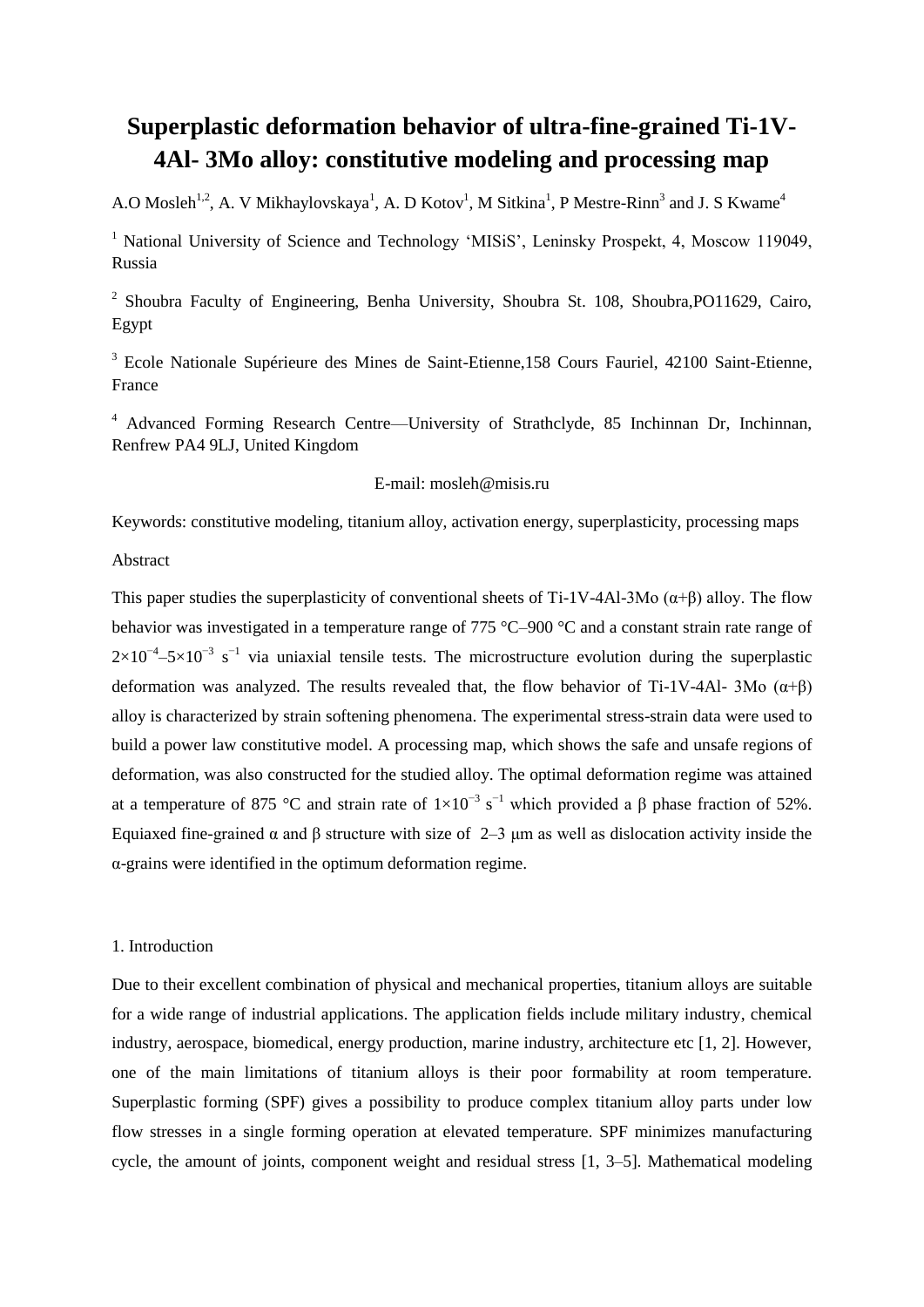facilitates the understanding of the complex behavior of titanium at elevated temperatures. The models estimate the relationships which exist between flow stress, strain rate, strain and temperature. Many studies have focused on the superplastic properties and modeling of superplastic deformation behavior of Ti-6Al-4V alloy [6–15] and only few papers describe these phenomena in Ti-1V-4Al-3Mo alloy [16, 17]. The differences in the deformation behavior of Ti-6Al-4V and Ti-1V-4Al-3Mo alloys are shown in [16]. Strain hardening is typical for stress-strain behavior of Ti-6Al-4V alloy, while strain softening dominates in Ti-1V-4Al-3Mo alloy. Temperature compared to strain rate, has a stronger influence on the strain hardening and elongation values of this alloy as shown by the Taguchi method [16]. The Arrhenius-type constitutive equation via hyperbolic-sine law successfully predicts the superplastic flow behavior of the alloy with correlation coefficient between the tested and predicted values (R) being 96.3% [17]. Therefore, more studies are required to successfully understand the superplastic deformation behavior of Ti-1V-4Al-3Mo alloys. Prasad et al [18] proposed processing maps, which are widely utilized for adjusting processing factors and governing microstructure during thermomechanical treatment. Based on dynamic materials model (DMM), in which the workpiece works as a dissipater of power, the processing maps can be constructed [19–23]. In the DD Mmodel, a total power P comprises of two parts:Gand J.Grepresents the power which is transformed totemperature increase. The J relates to the dissipated power via microstructure evolution, such as recovery, recrystallization and cavitation phenomena [24].

This study aims to investigate the superplasticity of a conventionally processed Ti-1V-4Al-3Mo alloy sheets. The true stress-strain data at constant strain rates were used to develop the constitutive model for predicting the superplastic flow behavior. A processing map was also introduced to identify the safe and un-safe regions of the superplastic deformation. The strain induced microstructure changes were analyzed in order to explain the effect of strain, strain rate and temperature on the superplastic behavior of the studied alloy.



Figure 1. Geometry of the specimen used for the hot uniaxial tensile constant strain rate test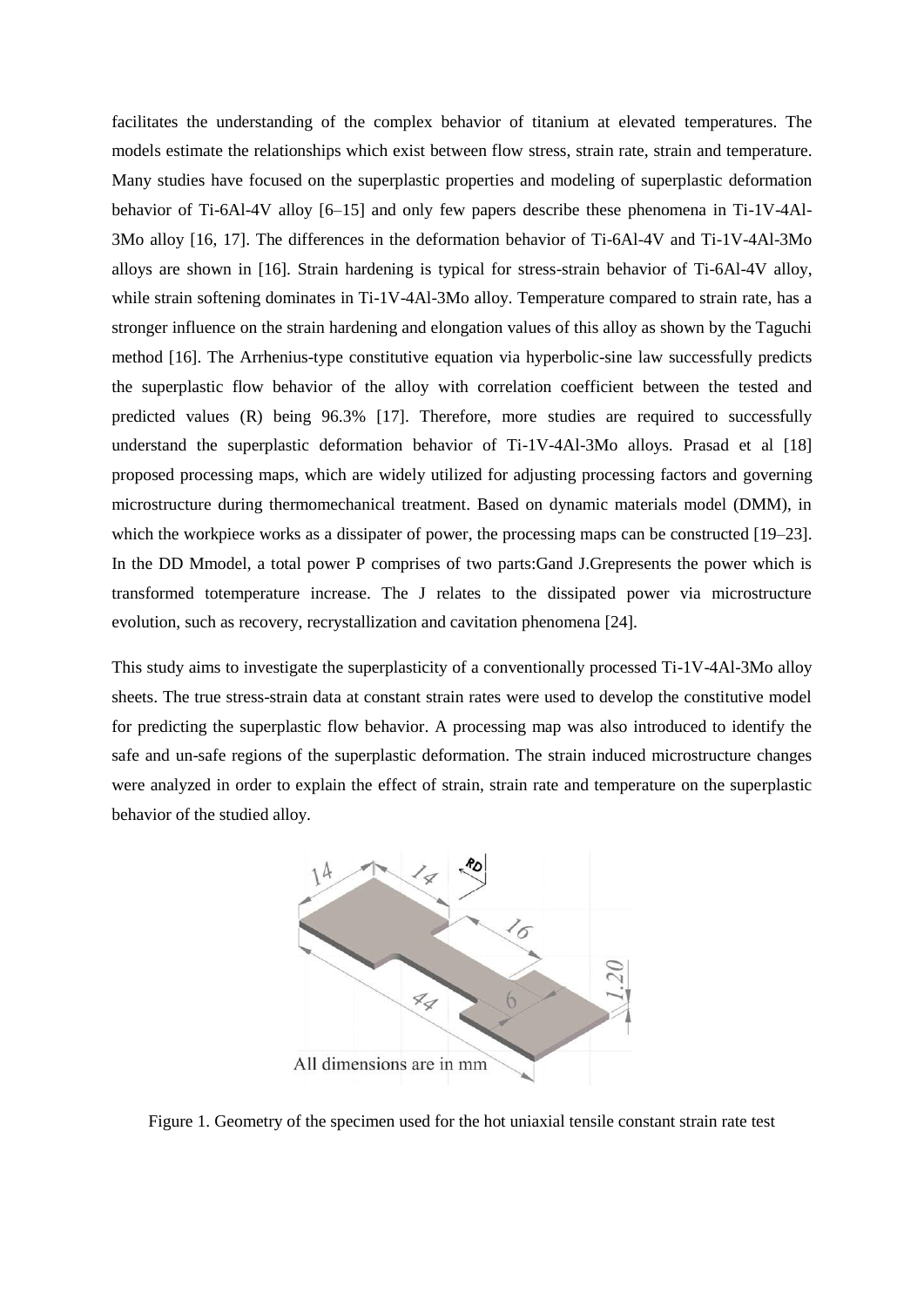#### 2. Materials and experimental test

A conventionally processed sheet of Ti-1V-4Al-3Mo alloy was investigated via uniaxial tensile tests at constant strain rate in a temperature-strain rate range of superplasticity using a Walter-BayLFM 100 test machine [25]. Dog-bone type test samples were cut in the sheet rolling direction. The sample size and geometry are shown in figure 1. The experimental stress-strain data from the uniaxial tensile test at constant strain rate were used to extrapolate the power law Arrhenius type constitutive model for predicting the flow behavior of the studied alloy. The processing map indicating the efficiency of the power dissipation and the unstable deformation regions were constructed via the methods described in [18, 24]. Microstructure analysis was done for the tested samples after a strain of 1.1 in a strain rate range of  $2\times10^{-4}$  s<sup>-1</sup> $-1\times10^{-3}$  s<sup>-1</sup> and a temperature range of 775 °C–875 °C. The samples for microstructure studies were water quenched from the tested temperature immediately after deformation. The samples were mechanically grinded using SiC papers up to 2400 pp. The grinded samples were polished using MDChem Cloth with 0.04 μm Collodial Silica suspension lubricant. The polished samples were etched in Kroll's reagent and then washed using ethanol in an ultrasonic bath. A Tescan-VEGALMH scanning electron microscope (SEM) was used for the microstructural analysis. For TEM analysis, 3mm diameter disc-shaped samples were electrochemically polished and examined via JEOL JEM-2000 EX microscope.

#### 3. Results and discussions

#### 3.1. Constant strain rate tests results

Figure 2 shows the stress-strain dependences at the studied strain rates and temperatures. The flow behaviour in a strain range of 0.1-1.0 was characterised by strain softening at 775 °C–875 °C (figures 2(a)–(e)). Stable flow with constant stress values was observed at 875 °C and  $2\times10^{-4}$  s<sup>-1</sup> (figure 2(e)), as well as 900 °C and  $1\times10^{-3}$  s<sup>-1</sup> (figure 2(f)). The peak stress value increased with decreasing temperature and increasing strain rate. The experimental data were utilized for constructing the power law constitutive model. Figure 3 shows the strain hardening coefficient at different strain rates and temperatures. The negative value of strain hardening coefficient (n) means the material is characterized by softening. At 775 °C and  $2\times10^{-3}$  s<sup>-1</sup>, the n value was minimum (-0.6) which is indicative of a high strain softening effect. At all tested strain rates, the n increases with increasing temperature. The strain hardening was close to zero at a temperature of 875 °C–900°C, which is also indicative of the stable flow behavior of the studied alloy.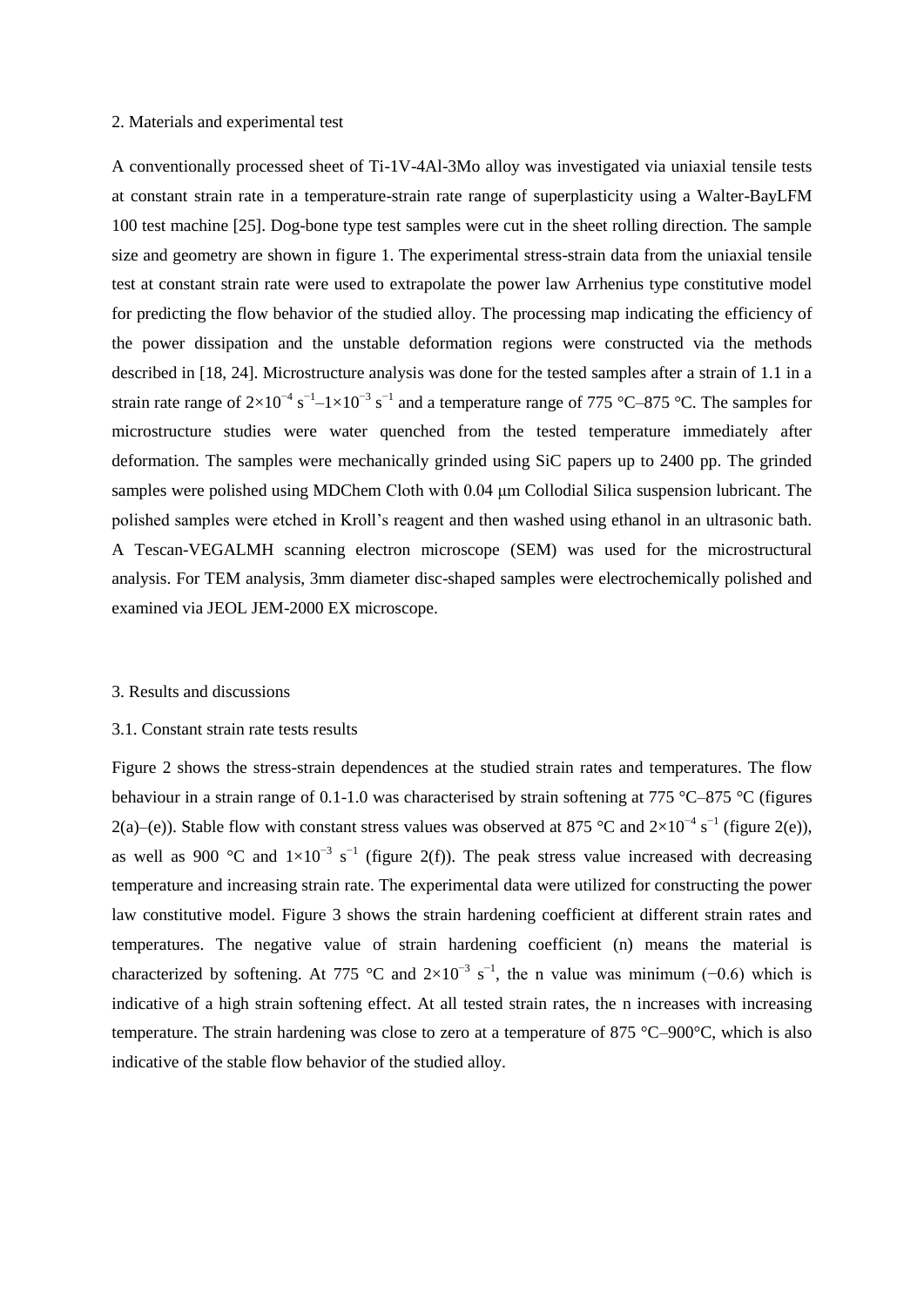

Figure 2. Stress-strain rate at different strain rates and temperatures (a) 775°C, (b) 800 °C, (c) 825°C, (d) 850°C, (e) 875°C, and (f) 900°C



Figure 3. Strain hardening coefficient (n) dependence versus temperature at different strain rates

# 3.2. Modeling experiments

At elevated temperature, Zener-Holloman parameter (Z) and exponent equation describe the relation between the flow stress, deformation temperature and strain rate as shown in equations (1), (2) [26, 27]. The power law was used to construct a simple model for predicting the flow behavior of the studied alloy. The power law has also been used in some works to describe the low stress values at superplastic temperatures [28].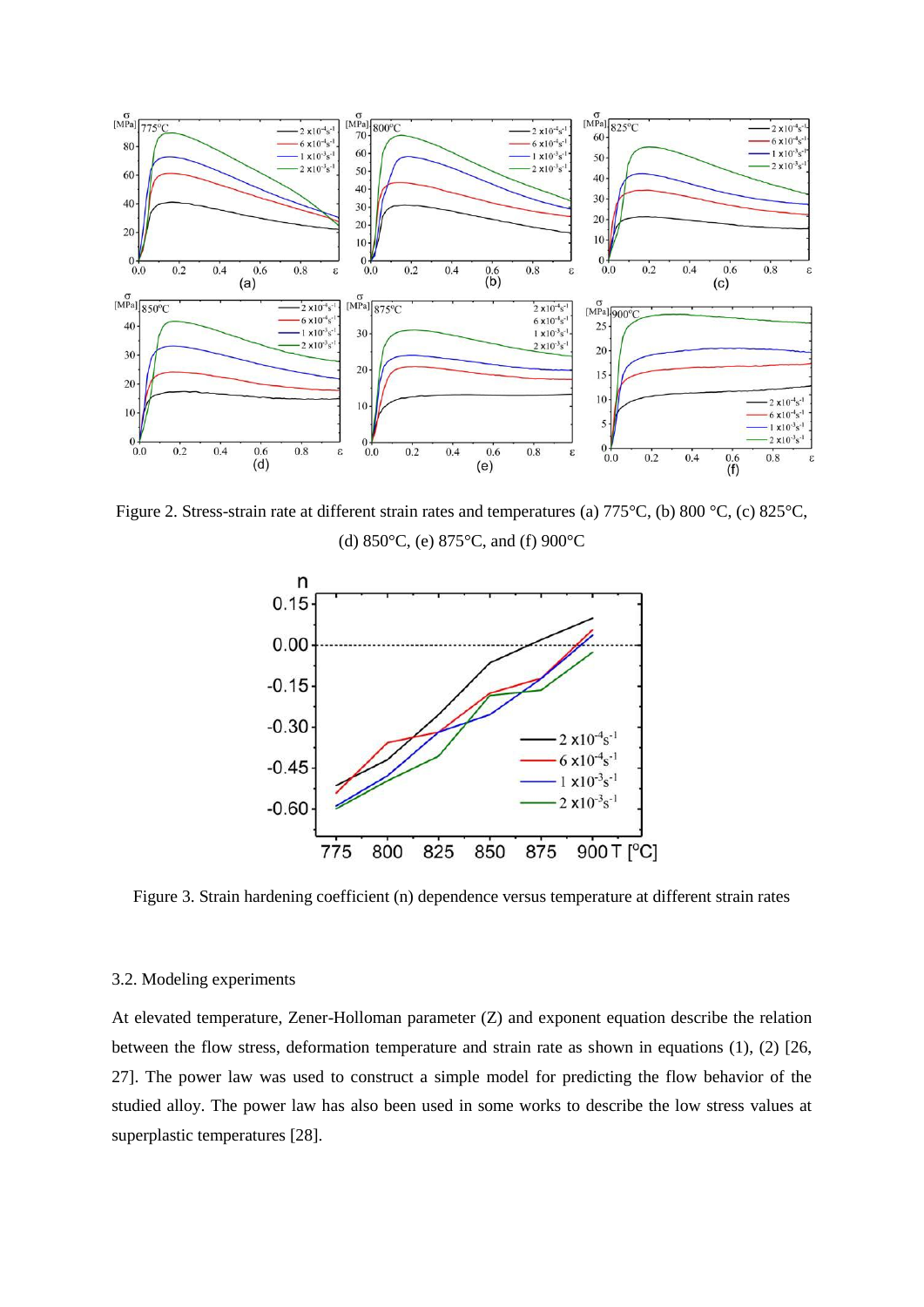$$
z = \dot{\varepsilon} = \exp\left(\frac{Q}{RT}\right) \tag{1}
$$

$$
\dot{\varepsilon} = A \times \sigma^{n_1} \times \exp\left(-\frac{Q}{RT}\right) \tag{2}
$$

where,  $\dot{\varepsilon}$ ,  $\sigma$ , T, are the strain rate in s<sup>-1</sup>, the flow stress in MPa and the temperature in K, respectively. A and  $n_1$  are the material constants.Q is an effective (apparent) activation energy of deformation in KJ mol−1, R=8.314 J/(mol K) is a universal gas constant.

# 3.2.1. Power law model constants determination

The obtained experimental stress-strain data (figure 1) are deployed for determining the power law model constants. The detailed procedures of computing these constants at a strain of 0.4, are explained as follows:



Figure 4. The plots of (a) ln $\dot{\varepsilon}$ - lnσ; (b) ln  $\dot{\varepsilon}$ -σ.

|  |  |  | Table 1. The computed values of the constants of power law model |  |  |  |  |
|--|--|--|------------------------------------------------------------------|--|--|--|--|
|--|--|--|------------------------------------------------------------------|--|--|--|--|

| Parameter | Υ,     | $B_1$     | B <sub>2</sub> | $B_{3}$    | $B_{4}$   | $B_{\le}$  |       |
|-----------|--------|-----------|----------------|------------|-----------|------------|-------|
| Q         | 296.10 | $-129.15$ | 676.20         | $-2583.45$ | 3461.41   | $-1637.78$ | 99.99 |
| $n_1$     | 4.10   | $-30.26$  | 243.04         | $-972.04$  | 2160.61   | $-2703.51$ | 99.5  |
| Ln(A)     | 12.76  | 31.33     | $-175.67$      | 304.29     | $-240.44$ | 59.86      | 99.96 |

Taking the natural logarithm of both sides of (equations (2), (3)) can be obtained

$$
\ln \dot{\varepsilon} = \ln(A) + n_1 \ln \sigma - \frac{Q}{RT} \; ; \; n_1 = \left[ \frac{\partial \ln \dot{\varepsilon}}{\partial \ln \sigma} \right]_T \tag{3}
$$

The Q (equation (4)) can be obtained by taking the partial differentiation of equation (3)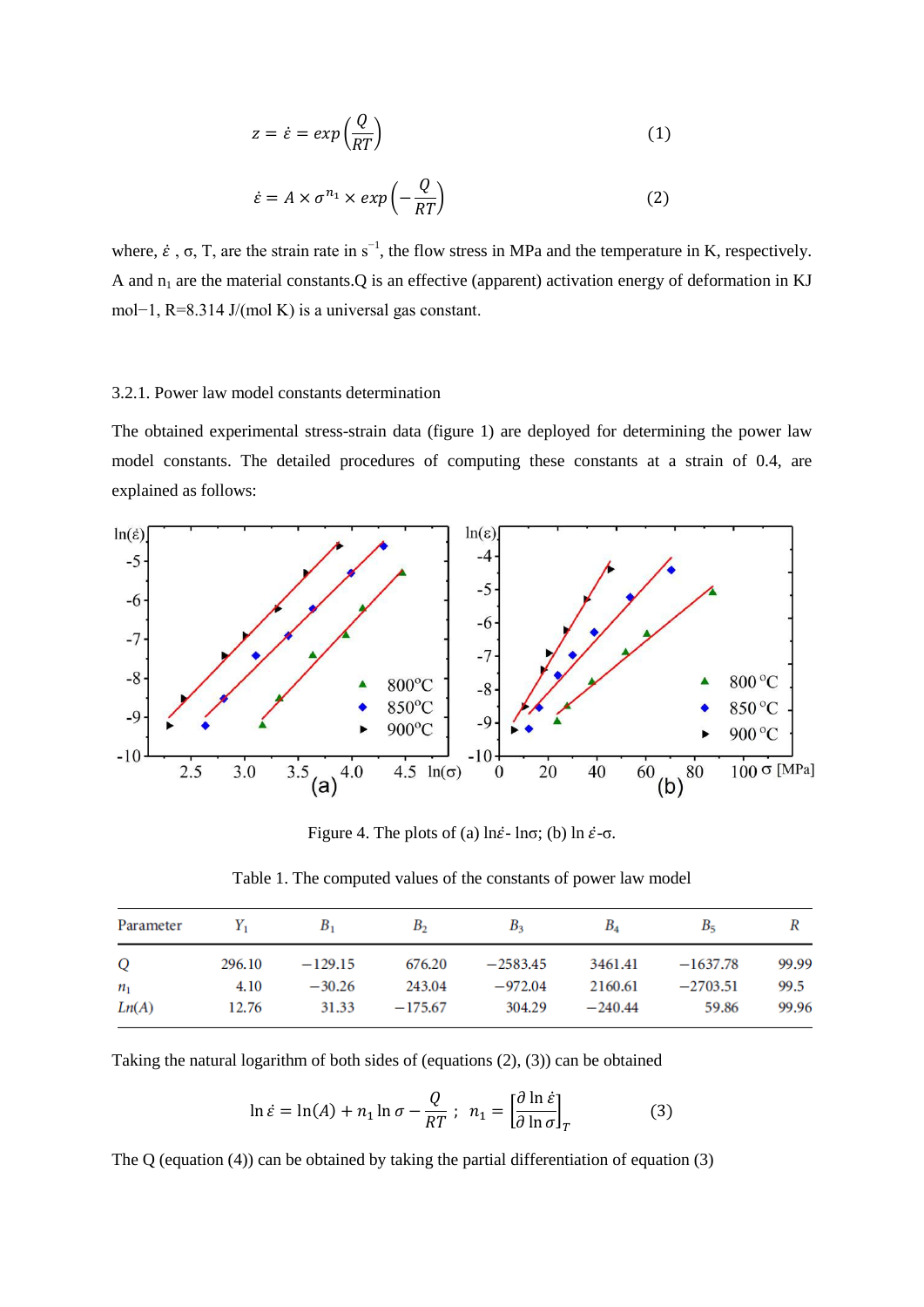$$
Q = R \times \left[\frac{\partial \ln \dot{\varepsilon}}{\partial \ln \sigma}\right]_T \times \left[\frac{\partial \ln \sigma}{\partial \left(\frac{1}{T}\right)}\right]_{\dot{\varepsilon}} \tag{4}
$$

Figure 4 shows the linear plots of lnέ-lnσ (figure 4(a)), lnέ-σ (figure 4(b)). The values of n<sub>1</sub>, ln (A) and Q were computed as the average values of the slopes of the ln $\epsilon$ - lno and ln $\epsilon$ - $\sigma$  plots, respectively (figures 4(a), (b)). According to the power law function, the values of the strain rate and flow stress can be expressed as following (equations (5) and (6)).

$$
\dot{\varepsilon} = 6.4 \times 10^4 \left[ \sigma^{2.815} \times \exp\left(-\frac{257.7 \times 1000}{RT}\right) \right] \tag{5}
$$

$$
\sigma = \left(\frac{Z}{A}\right)^{\frac{1}{n_1}} = \left(\frac{\dot{\varepsilon} \times \exp\left(\frac{257.7 \times 1000}{RT}\right)}{6.4 \times 10^4}\right)^{\frac{1}{2.815}}
$$
(6)

#### 3.2.2. The dependence of material constants on strain

At a strain range from 0.1 to 1.0, the material constants n1,Q and A were computed to address the effect of strain on the material constants values. The procedure to determine the solution of these constants is like that at strain of 0.4. Figure 4 shows the dependence of material constants versus strain ε. The influence of strain on the material constants was regressed by 5th order polynomial fitting method, which provided minimum error levels. The material constants were significantly affected by the strain at all tested conditions. The fitted equations were expressed by equation (7). The regressing coefficients of each equation are listed in table 1.





$$
\begin{cases} Q_1 = Y_1 + B_1 \varepsilon^1 + B_2 \varepsilon^2 + B_3 \varepsilon^3 + B_4 \varepsilon^4 + B_5 \varepsilon^5 \\ n_1 = Y_1 + B_1 \varepsilon^1 + B_2 \varepsilon^2 + B_3 \varepsilon^3 + B_4 \varepsilon^4 + B_5 \varepsilon^5 \\ A = Y_1 + B_1 \varepsilon^1 + B_2 \varepsilon^2 + B_3 \varepsilon^3 + B_4 \varepsilon^4 + B_5 \varepsilon^5 \end{cases} \tag{7}
$$

The Q and  $n_1$  parameters are related to the deformation mechanisms and microstructure evolution. The effective activation energy Q slightly decreased from 285 to 180 kJ mol<sup>-1</sup> with increasing strain up to 0.8 then dramatically decreased to 55 kJ mol<sup>-1</sup> up to strain of 1.0 (figure 5(a)). The Q values for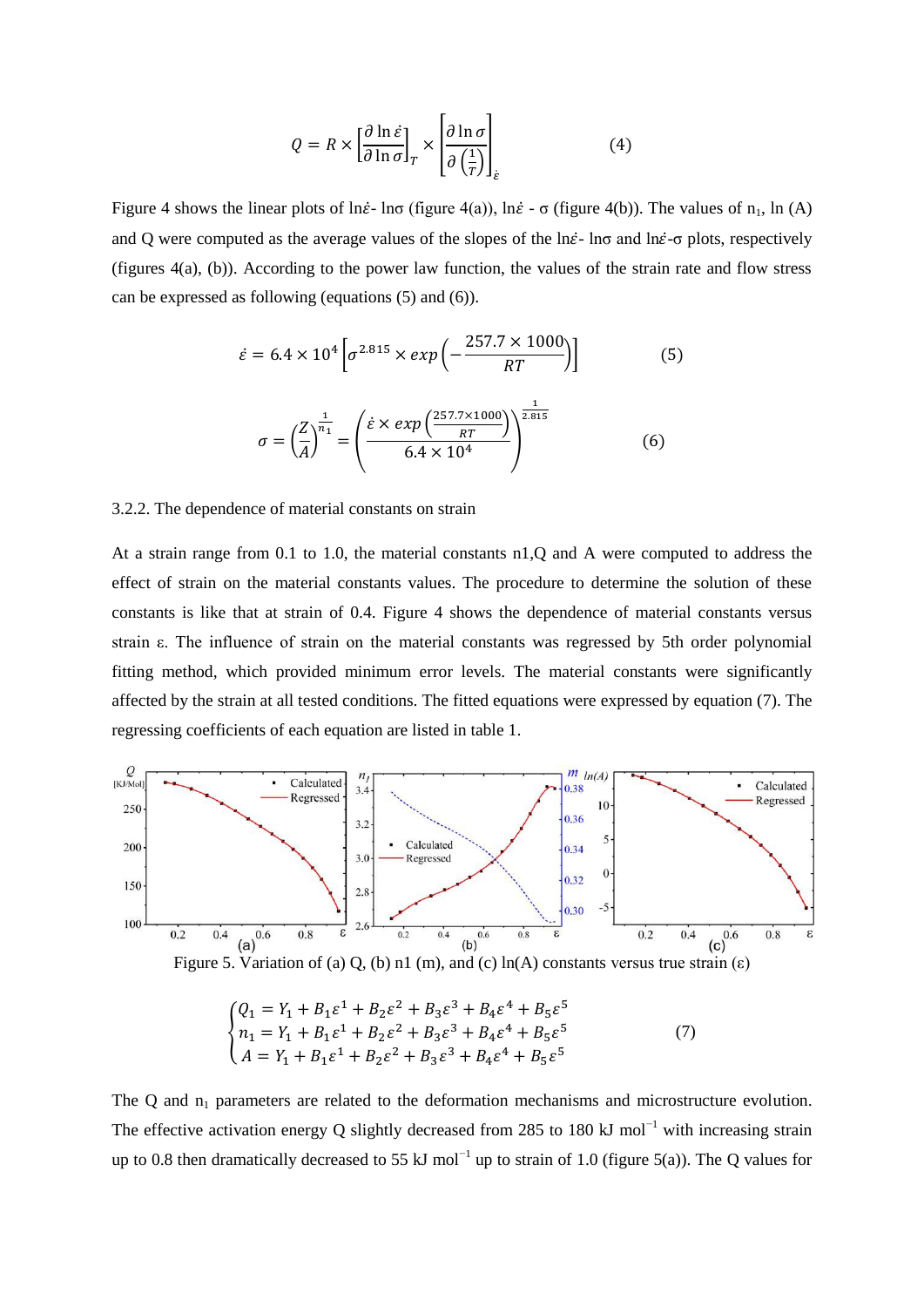Ti-6Al-4V, Ti-Al-Mn and Ti-6Al-2Sn-4Zr-2Mo are within the ranges of 300- 330 kJ mol<sup>-1</sup> [29–31], 285-180 kJ mol<sup>-1</sup> [12] and 298–442 kJ mol<sup>-1</sup> [32] respectively. Q values of 250–300 kJ mol<sup>-1</sup> at low strains were obtained in the studied alloy. These Q values are associated with thermally activated dislocation motion. The Q value decreasing with increasing strain, may be related to the effect of dynamic recrystallization [31]. Dynamic recrystallization led to the formation of more equiaxed grain structure and increased grain boundaries thereby simplifying the grain boundaries diffusion and grain boundary sliding. The behavior of Q and constant ln(A) versus strain was similar (figure 5(c)).

The  $n_1$ -value increased and m-value decreased with increasing strain to 0.8 then decreased again up to 1 (figure 5(b)). The strain rate sensitivity index m relates the  $n_1$  value as  $m=1/n_1$ , thus m-value is inversely proportional to  $n_1$ . Them-value was varied in a range of 0.3–0.4 and these values may be attributed to superplastic behavior with deformation mechanisms of grain boundaries sliding and dislocation motion. The lower m-values at the beginning of the deformation could be attributed to the partially recrystallized grain structure and decreased grain boundary sliding. However, increasing mvalue at strains more than 0.9 could be as a consequence of complete recrystallization and a corresponding increase in grain boundary sliding.

# 3.2.3. Model validation

For verifying the precision of the constructed power law constitutive model, a comparison between the modeled flow behavior and the obtained experimental flow behavior was done. The accuracy of the constructed power law constitutive model is appraised via the following terms (equations (8)–  $(10)$ :

Correlation coefficient (R) = 
$$
\frac{\sum_{i=1}^{N} (E_i - \overline{E})(P_i - \overline{P})}{\sqrt{\sum_{i=1}^{N} (E_i - \overline{E})^2 \sum_{i=1}^{N} (P_i - \overline{P})^2}}
$$
(8)

$$
Average absolute relative error (AARE) = \frac{1}{N} \sum_{i=1}^{N} \left| \frac{E_i - P_i}{E_i} \right|
$$
 (9)

Root mean square error (RMSE) = 
$$
\sqrt{\frac{1}{N} \sum_{i=1}^{N} (E_i - P_i)^2}
$$
 (10)

where  $E_i$ ,  $P_i$ ,  $\bar{E}$ ,  $\bar{P}$  and N are the experimental data, the modeled flow data, the average value of the experimental data, the average value of the modeled flow stress and the total number of the data used, respectively. Figure 6 shows the experimental and predicted flow behavior after power law constitutive modeling. The correlation between the experimental and predicted flow behavior is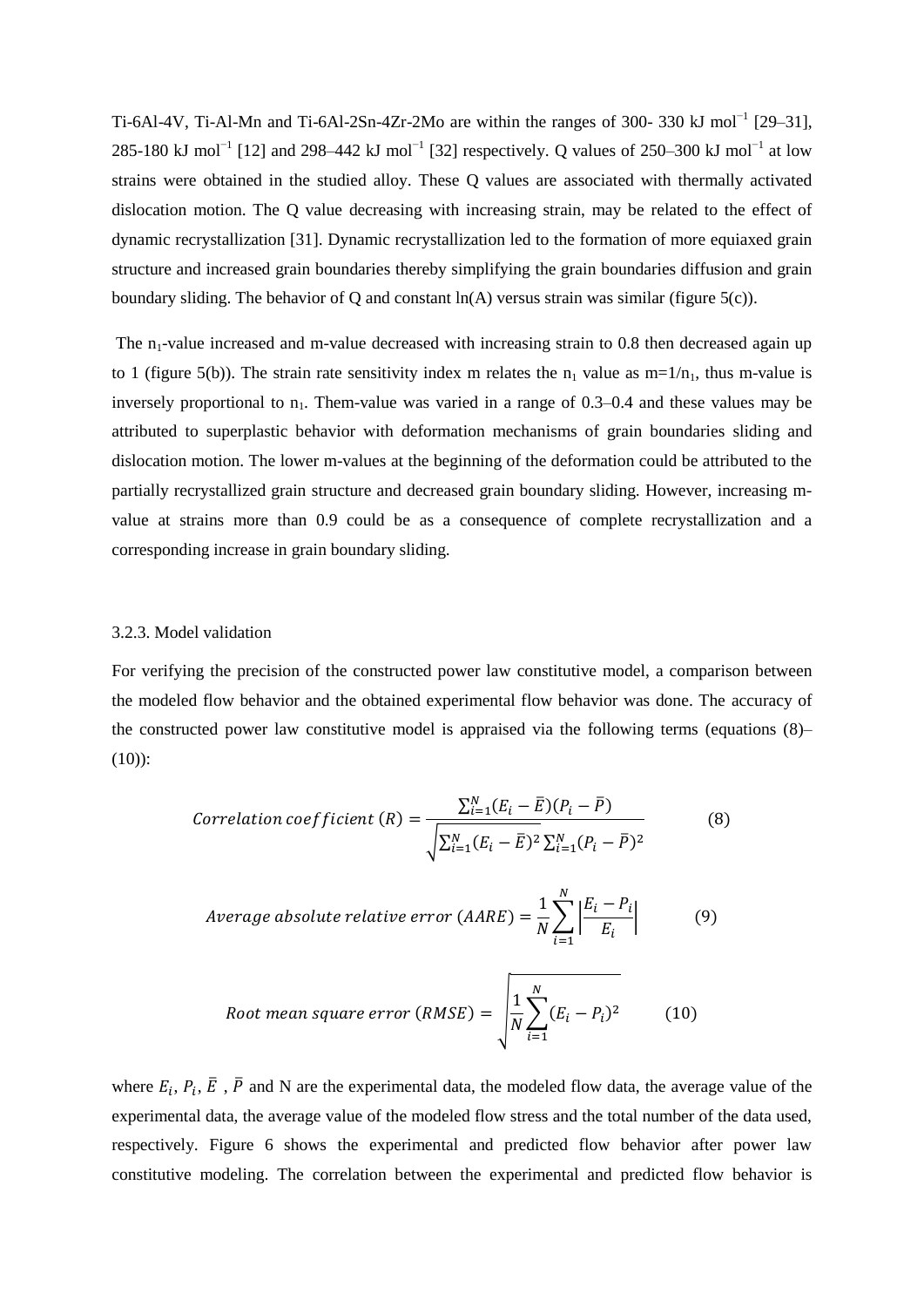shown in figure 6. The predicted flow stresses have an excellent agreement with the experimental stresses. The values of R, AARE and RMSE are 97.4%, 6.4% and 3.1, respectively. Therefore, the flow behavior of Ti-1V-4Al-3Mo alloy can be successfully predicted using the power law constitutive model.



Figure 6. Comparative plots for the experimental results (lines) and predicted values by simple law model (symbols) at (a) 800 °C, (b)850 °C, (c) 900 °Cand (d) the correlation between experimental and fitted flow stress.



Figure 7. Efficiency contours of power dissipation of the deformation of Ti-1V-4Al-3Mo alloy at the strains of 1.1

# 4. Processing map analysis

It is known that, materials exposed to hot deformation dissipate the applied power non-linearly [33]. Strain rate sensitivity index (m) is the factor that partitions the applied power between heat and microstructure evolution. The power dissipation efficiency  $\eta$  and the instability parameter  $\xi_{\hat{\epsilon}}$ , which are related to the work of hot deformation, can be expressed by the strain rate sensitivity m as follows (equations (11) and (13)) [34–40]: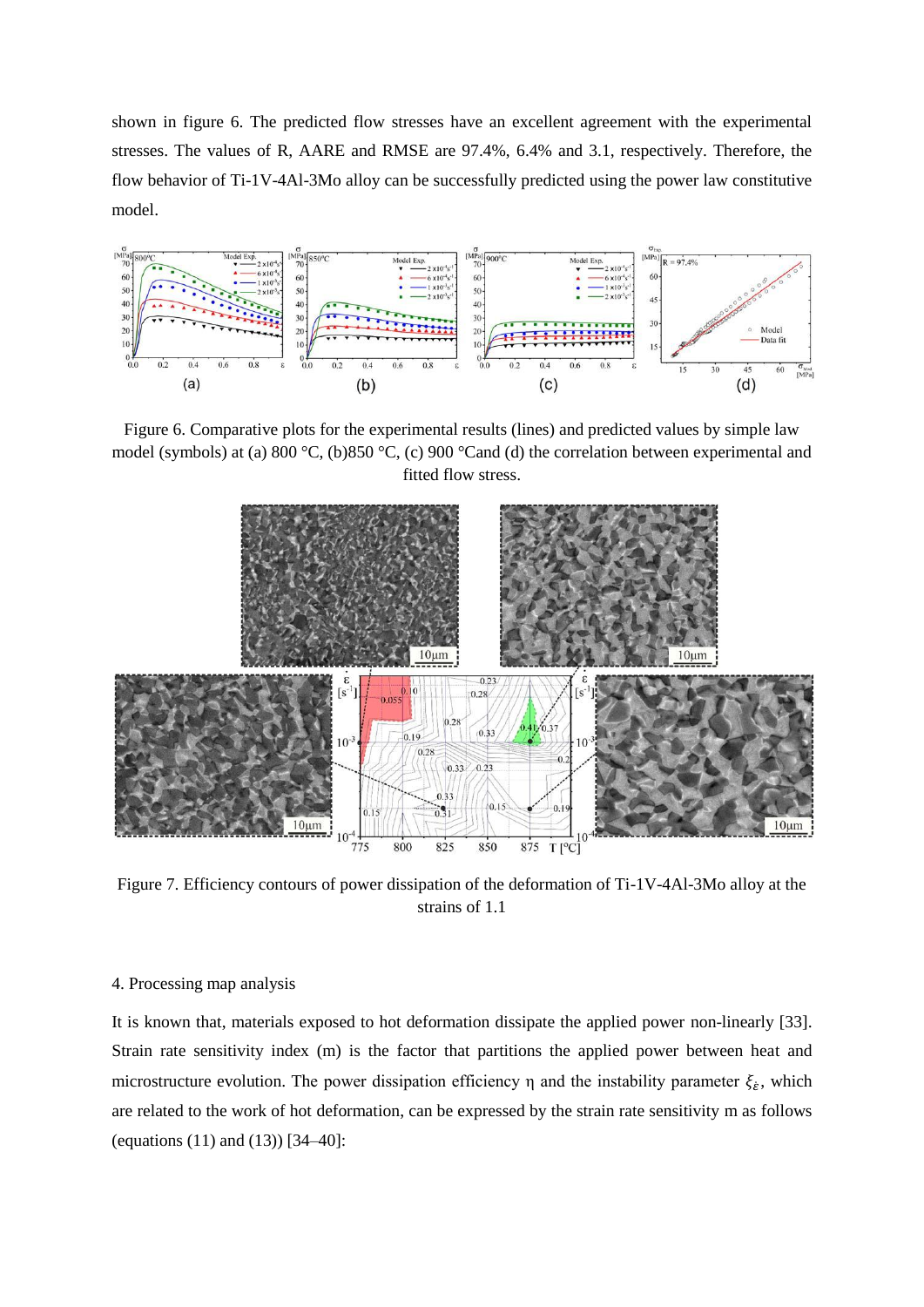$$
\eta = \frac{2m}{m+1} \tag{11}
$$

$$
m = \left(\frac{\partial \ln(\sigma)}{\partial \ln(\dot{\varepsilon})}\right)_{T,\dot{\varepsilon}}
$$
(12)

$$
\xi_{(\varepsilon)} = \frac{\partial \left(\frac{m}{m+1}\right)}{\partial \ln(\varepsilon)} + m < 0 \tag{13}
$$

where both η and ξ values with different temperatures and strain rates can be represented as a threedimensional graph called 'processing map'. In general, processing maps help us to easily recognize the proper temperature strain rate hot working range, in which microstructurally 'safe' mechanisms, like a dynamic recrystallization, occur and avoid an unstable flow [19, 34, 41]. According to [14] and [36], higher values of η are representative of the best hot deformation conditions. Figure 7 shows the processing map and microstructure evolution at strain of 1.1. In the studied temperature-strain rate range, the green areas indicate the high η regions, which might be good for superplastic deformation and the red area indicate unstable deformation region figure 7. The microstructure plays an important role on both the flow behavior and the stability of the deformation process. A fine and equiaxed grained structure provides necking free flow and large elongation [42]. The temperature providing 20 to 50% β-phase is optimal for a superplastic deformation [42]. The microstructures after 1.1 strain at various testing regimes are shown in figure 7 and the microstructure parameters are shown in table 2.

Table 2. The microstructure parameters at various testing regimes and strain of 1.1

| Condition                                            | $d_{\alpha}(\mu m)$ | $d_{\beta}(\mu m)$ | $V_{\alpha}(\% )$ | $V_{\beta}(\%)$ |
|------------------------------------------------------|---------------------|--------------------|-------------------|-----------------|
| $775\text{ °C}/1\times10^{-3}\text{ s}^{-1}$         | $1.8 \pm 0.2$       | $1.0 \pm 0.2$      | $66 \pm 4$        | $33 \pm 3$      |
| $825\text{ °C}/2\times10^{-4}\text{ s}^{-1}$         | $2.2 \pm 0.3$       | $2.2 \pm 0.2$      | $55 \pm 4$        | $44 \pm 4$      |
| 875 °C/2 $\times$ 10 <sup>-4</sup> s <sup>-1</sup>   | $3.0 \pm 0.3$       | $3.4 \pm 0.3$      | $45 \pm 4$        | $54 \pm 5$      |
| $875\,\mathrm{^o C}/1\times10^{-3}\,\mathrm{s}^{-1}$ | $2.3 \pm 0.3$       | $2.6 + 0.3$        | $48 \pm 3$        | $52 \pm 4$      |

The maximum efficiency  $\eta$  of 0.41 was attained at the strain rate of  $1 \times 10^{-3}$  s<sup>-1</sup> and temperature of 875 °C. This η-value is close to the typical efficiency value associated with dynamic recrystallization [20, 25, 43]. At this deformation regime, the β phase fraction was 52±4%, and the microstructure was equiaxed and homogeneous due to successful continuous dynamic recrystallization at the initial stage of superplastic deformation [25, 43]. A similar grain structure with fine grains of both phases and β fraction of 44% was observed at low strain rates of  $(2-6)\times10^{-4}$  s<sup>-1</sup> and at lower temperature of 825 °C. This regime also provided an increased efficiency and a good superplasticity. Fine, equiaxed and stable grain structure with increased temperature simplify the grain boundary sliding and its accommodation by dislocation and diffusion creep which are the superplastic deformation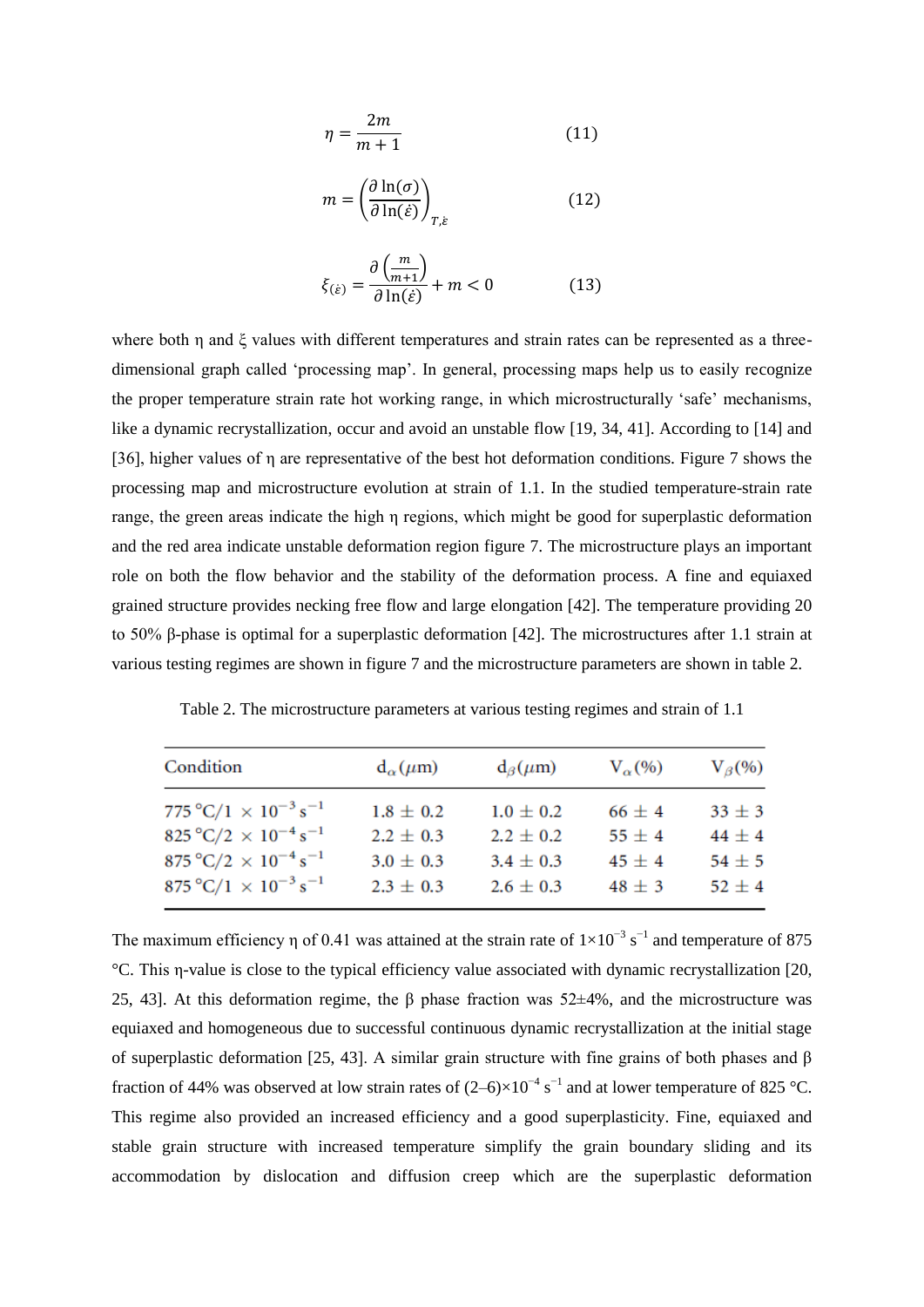mechanisms [5, 44–46]. Low strain rate of  $2\times10^{-4}$  s<sup>-1</sup> at 87°C led to significant dynamic grain growth, thereby resulting in an unstable flow and a low efficiency value. The main possible reason of dynamic grain growth is the migration of grain boundaries during the superplastic deformation that intensified with increasing temperature [47–49]. The efficiency value related to dynamic grain growth was below 0.2. Current results showed lower efficiency for the dynamic grain growth in the studied deformation regimes as compared to the typical values attained for hot deformation processes; η=0.3–0.4 [20, 50]. This trend may be attributed to the high sensitivity of superplastic flow to grain size; an important parameter when considering stability in superplastic flow [31, 36, 42, 43]. The strain of 1.1 at 775°C with strain rate of  $1\times10^{-3}$  s<sup>-1</sup> led to a non-equiaxed inhomogeneous grain structure due to limited dynamic recrystallization and low diffusivity at low deformation temperature. This may be as a result of the unstable deformation and a low efficiency (red zone in map). Figure 8 shows the TEM analysis of Ti-1V-4Al-3Mo alloy after strain of 1.1 and at low temperature of 775 °C and optimal temperature of 875°C and at strain rate of  $1 \times 10^{-3}$  s<sup>-1</sup>. Because of martensitic transformation at rapid cooling of the β phase, the dislocation structure of the β phase was changed by both the deformation process and the martensitic transformation. Thus, it was difficult to evaluate the deformation related structural changes. The dislocation structure of the α-phase confirmed the high dislocation activity at 775°C. The dislocations activity and dislocation walls were also observed at the optimal temperature of 875 °C, but the number of dislocations was significantly lower.



Figure 8.TEM structure of the Ti-1V-4Al-3Mo alloy after 1.1 strain at  $1\times10^{-3}$  s<sup>-1</sup> with strains of 1.1 at (a) 775°C and (b) 875°C

# 5. Conclusions

The superplastic flow behavior of Ti-1V-4Al-3Mo alloy was investigated. A power law constitutive model was developed for predicting the flow behavior of the studied alloy. A processing map was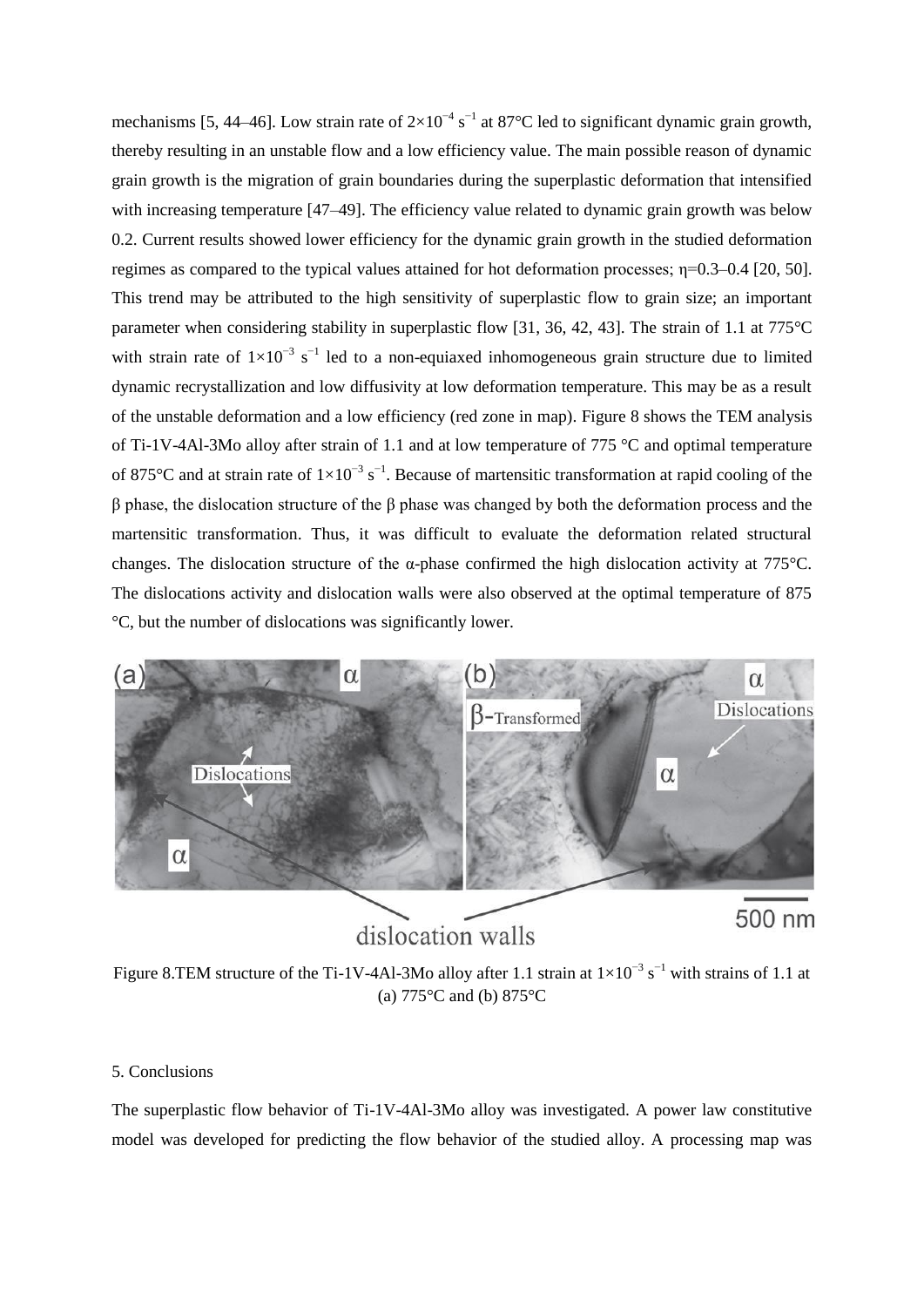constructed to indicate the safe and unsafe deformation regions of the studied alloy. Based on the results, we concluded that:

1. The flow behavior of Ti-1V-4Al-3Mo alloy was predominantly characterized by strain softening and the strain hardening coefficient (n) was increased from  $-0.6$  to 0.1 with increasing testing temperature and decreasing strain rate. The maximum elongation was attained at n value close to zero.

2. The predicted flow behavior was in excellent agreement with the obtained experimental flow behavior of Ti-1V-4Al-3Mo alloy. The values of R, AARE and RMSE are 97.4%, 6.4% and 3.1, respectively. Therefore, the flow behavior of Ti-1V-4Al-3Mo alloy can successfully predicted using power law.

3. The processing map exhibits unsafe region with low efficiency at 775°C–800 °C and ≥1×10<sup>-3</sup> s<sup>-1</sup> as a result of non-uniform and non-equiaxed grain structure of the alloy at these conditions. High efficiency and stable superplastic flow were observed at 825 °C/(2–6)×10<sup>-4</sup> s<sup>-1</sup> and 875°C/(0.8–3)  $10^{-3}s^{-1}$  with the maximum efficiency at 875°C and  $1\times10^{-3}$  s<sup>-1</sup>. The grain structure at aforementioned beneficial regimes was equiaxed, homogeneous and fine with β phase fraction of 44%–52%.

# Acknowledgments

The mechanical tests, microstructure evolution and modeling experiments were supported by RSF Grant#18- 79-00348. The authors also gratefully acknowledge the financial support of the Ministry of Science and Higher Education of the Russian Federation in the framework of Increase Competitiveness Program of MISiS (Support project for young research engineers) for supporting the processing map analysis. We also wish to dedicate this work to the memory of Prof. V.K Portnoy. We are extremely thankful for his guidance, patience and support. He was always nice, calm, and he taught us how to be always optimistic, even in the dark.

## References

[1] Leyens C and Peters M, 2002, Titanium an Titanium Alloys (England: Wiley) (https://doi.org/10.1002/3527602119)

[2] Moiseyev V.N, 2005, Titanium Alloys Russian Aircraft and Aerospace Applications (Boca Raton, FL: CRC Press) (CRC Press) (https://doi.org/10.1017/CBO9781107415324.004)

[3] Boyer R. R, 1995, Titanium for aerospace: rationale and applications Adv. Perform. Mater. 2 349– 68

[4] Moiseyev V.N, 2006, Titanium alloys: Russian aircraft and aerospace applications

[5] Nieh T.G, Wadsworth J and Sherby O.D, 2014, Superplasticity in Metals and Ceramics (Cambridge: Cambridge University Press) (https://doi.org/10.1007/s13398-014-0173-7.2)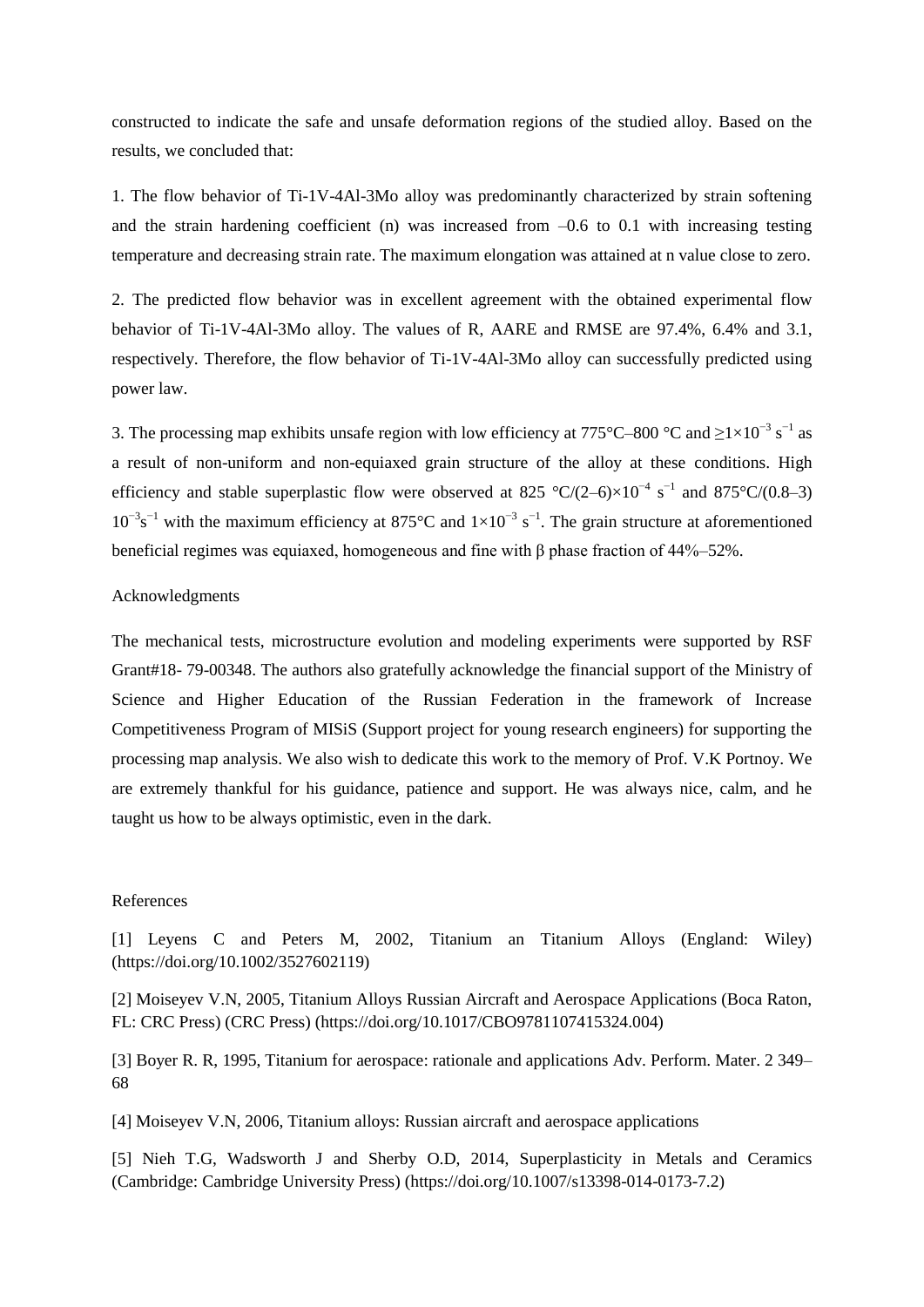[6] Tabei A, Abed F.H, Voyiadjis G.Z and Garmestani H, 2017, Constitutive modeling of Ti-6Al-4V at a wide range of temperatures and strain rates Eur. J. Mech. A/Solids, 63, 128–35

[7] Sirvin Q, Velay V, Bonnaire R and Penazzi L, 2019, Mechanical behaviour modelling and finite element simulation of simple part of Ti-6Al-4V sheet under hot/warm stamping conditions J. Manuf. Process., 38, 472–82

[8] Guo L, Li B and Zhang Z, 2013, Constitutive relationship model of TC21 alloy based on artificial neural network Trans. Nonferrous Met.Soc. China, 23, 1761–5

[9] Zhao J, Ding H, Zhao W, Huang M, Wei D and Jiang Z ,2014, Modelling of the hot deformation behaviour of a titanium alloy using constitutive equations and artificial neural network Comput. Mater. Sci.,92, 47–56

[10] Porntadawit J, Uthaisangsuk V and Choungthong P, 2014, Modeling of flow behavior of Ti-6Al-4V alloy at elevated temperatures Mater.Sci. Eng. A, 599, 212–22

[11] Hajari A, Morakabati M, Abbasi S.M and Badri H, 2017, Constitutive modeling for hightemperature flow behavior of Ti-6242S alloy Mater. Sci. Eng. A, 681, 103–13

[12] Mosleh A, Mikhaylovskaya A, Kotov A, Pourcelot T, Aksenov S, Kwame J and Portnoy V, 2017, Modelling of the superplasticdeformation of the near-αtitanium alloy (Ti-2.5Al-1.8Mn) using arrhenius-type constitutive model and artificial neural network Metals (Basel), 7, 568

[13] Velay V, Matsumoto H, Vidal Vand Chiba A, 2016, Behavior modeling and microstructural evolutions of Ti-6Al-4V alloy under hot forming conditions Int. J. Mech. Sci., 108–109, 1–13

[14] Li L and Li M, 2017, Constitutive model and optimal processing parameters of TC17 alloy with a transformed microstructure via kinetic analysis and processing maps Mater. Sci. Eng. A, 698, 302–12

[15] Mosleh A.O, Mikhaylovskaya A.V, Kotov A.D, Kwame J.S and Aksenov S.A, 2019, Superplasticity of Ti-6Al-4V titanium alloy: microstructure evolution and constitutive modelling Materials (Basel), 12, 1756-8 Mater. Res. Express 6 (2019) 096584 AOMosleh et al

[16] Mosleh AO, Mikhaylovskaya A, Kotov AD, AbuShanab W, Moustafa E and Portnoy V, 2018, Experimental investigation of the effect of temperature and strain rate on the superplastic deformation behavior of Ti-based alloys in the  $(\alpha + \beta)$  temperature field Metals (Basel), 8, 819

[17] Mosleh A.O, Mikhaylovskaya A.V, Kotov A.D and Portnoy V.K, 2018, Arrhenius-type constitutive equation model of superplastic deformation behaviour of different titanium based alloys Defect Diffus. Forum, 385, 45–52

[18] Prasad Y.V.R.K and Seshacharyulu T, 2014, Modelling of hot deformation for microstructural control Int. Mater. Rev., 43, 243–58

[19] Hu M, Dong L, Zhang Z, Lei X, Yang R and Sha Y, 2018, A novel computational method of processing map for Ti-6Al-4V alloy and corresponding microstructure study Materials (Basel), 11, 1599

[20] Long S, Xia Y.F, Wang P, Zhou Y.T, Gong-Ye F.J, Zhou J, Zhang J.S and Cui M.L, 2019, Constitutive modelling, dynamic globularization behavior and processing map for Ti-6Cr-5Mo-5V-4Al alloy during hot deformation J. Alloys Compd., 796, 65–76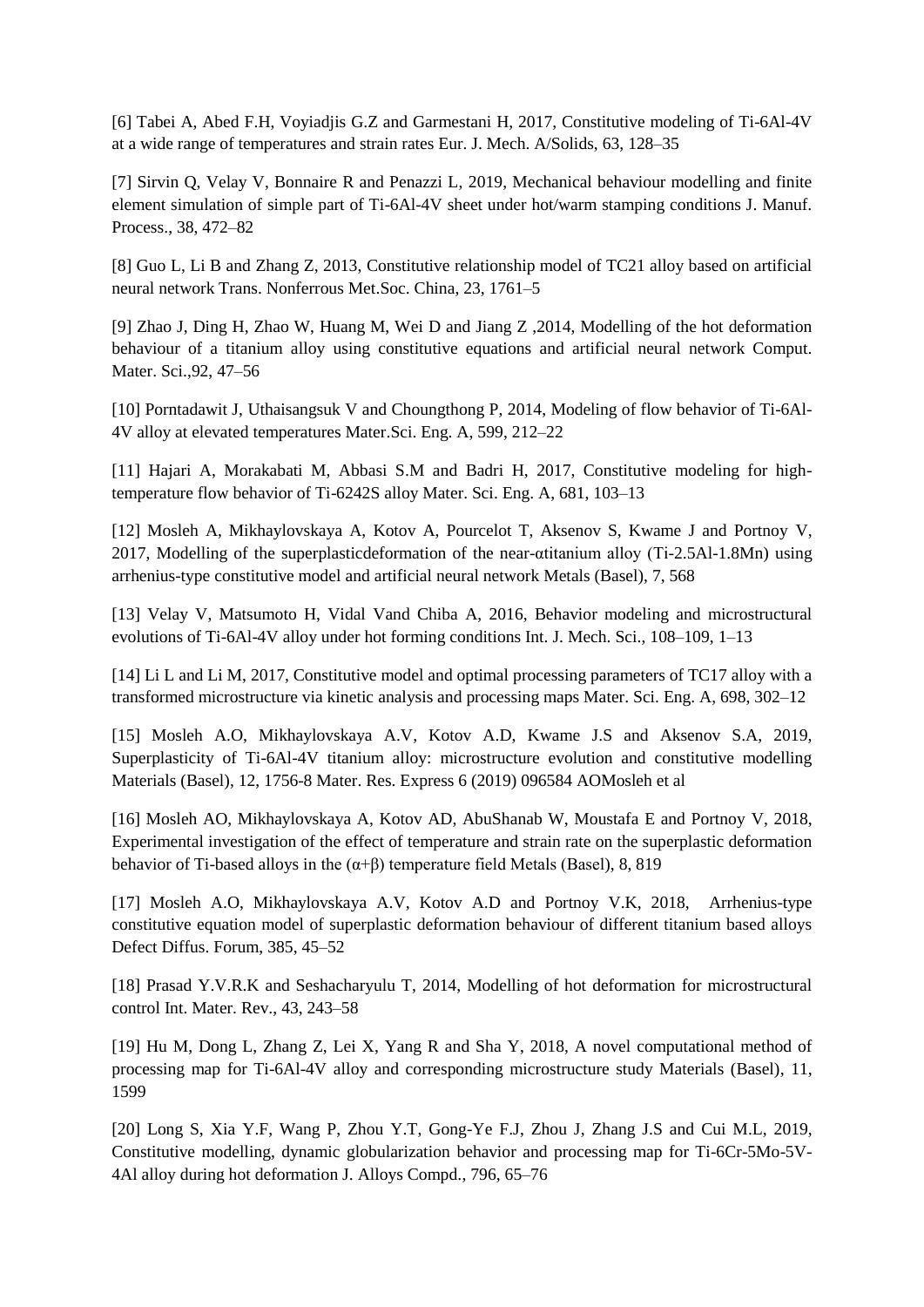[21] Xia Y, Long S, Zhou Y, Zhao J, Wang T and Zhou J, 2016, Identification for the optimal working parameters of Ti-6Al-4V-0.1Ru alloy in a wide deformation condition range by processing maps based onDMMMater. Res., 19, 1449–60

[22] Wan P, Wang K, Zou H, Lu S and Li X, 2019, Study on hot deformation and process parameters optimization of Ti-10.2Mo-4.9Zr-5.5Sn alloy J. Alloys Compd., 777, 812–20

[23] Rajput S. K, Dikovits M, Chaudhari G.P, Poletti C, Warchomicka F, PancholiVand Nath S K, 2013, Physical simulation of hot deformation and microstructural evolution of AISI 1016 steel using processing maps Mater. Sci. Eng. A, 587, 291–300

[24] Luo J, Li M, YuW and Li H, 2009, Effect of the strain on processing maps of titanium alloys in isothermal compression Mater. Sci. Eng. A, 504, 90–8

[25] KotovA.D, Mikhailovskaya A.V, Mosleh A.O and Pourcelot T. P, 2019, Superplasticity of an ultrafine-grained Ti–4%Al–1%V–3%Mo titanium alloy Phys. Met. Metallogr., 120, 66–74

[26] Sellars C.M and McTegart W.J, 1966, On the mechanism of hot deformation Acta Metall., 14, 1136–8

[27] Zener C and Hollomon J.H, 1944, Effect of strain rate upon plastic flow of steel J. Appl. Phys. 15, 22–32

[28] Qi L, Hao Q, ZhaoHand Zhang Y, 2018, Constitutive equation and processing map of CuNi10Fe1Mn alloy based on high-temperature deformation behavior Mater. Res. Express, 5, 056526

[29] Mishra R. S, Stolyarov V.V, Echer C, Valiev R. Z and Mukherjee A.K, 2001, Mechanical behavior and superplasticity of a severe plastic deformation processed nanocrystalline Ti–6Al–4V alloy Mater. Sci. Eng. A, 298, 44–50

[30] Seshacharyulu T, Medeiros S.C, FrazierW.G and Prasad Y.V.R.K, 2000, Hot working of commercial Ti–6Al–4V with an equiaxed  $\alpha$ –β microstructure: materials modeling considerations Mater. Sci. Eng. A, 284, 184–94

[31] Matsumoto H and Velay V, 2017, Mesoscale modeling of dynamic recrystallization behavior, grain size evolution, dislocation density, processing map characteristic, and room temperature strength of Ti-6Al-4V alloy forged in the  $(\alpha + \beta)$  region J. Alloys Compd., 708, 404–13

[32] Hayes R.W, Viswanathan G.B and Mills M.J, 2002, Creep behavior of Ti-6Al-2Sn-4Zr-2Mo: I. The effect of nickel on creep deformation and microstructure Acta Mater., 50, 4953–63

[33] Prasad Y.V.R.K, Rao K.P and Sasidhara S, 2015, Hot Working GuideASMInt. 636

[34] Prasad Y.V.R.K, 2013, Processing maps: a status report J. Mater. Eng. Perform. 22, 2867–74

[35] Sun C, Zuo X, Xiang Y and Yang J, 2016, Investigation on hot deformation behavior and hot processing map of BSTMUF601 super-alloy Metals (Basel), 6, 70

[36] Luo J, Ye P, LiM Q and Liu L.Y, 2015, Effect of the alpha grain size on the deformation behavior during isothermal compression of Ti-6Al-4V alloy Mater. Des., 88, 32–40

[37] Li Y. L, Wang W.X, Zhou J and Chen H.S, 2017, Hot deformation behaviors and processing maps of B4C/Al6061 neutron absorber composites Mater. Charact., 124, 107–16